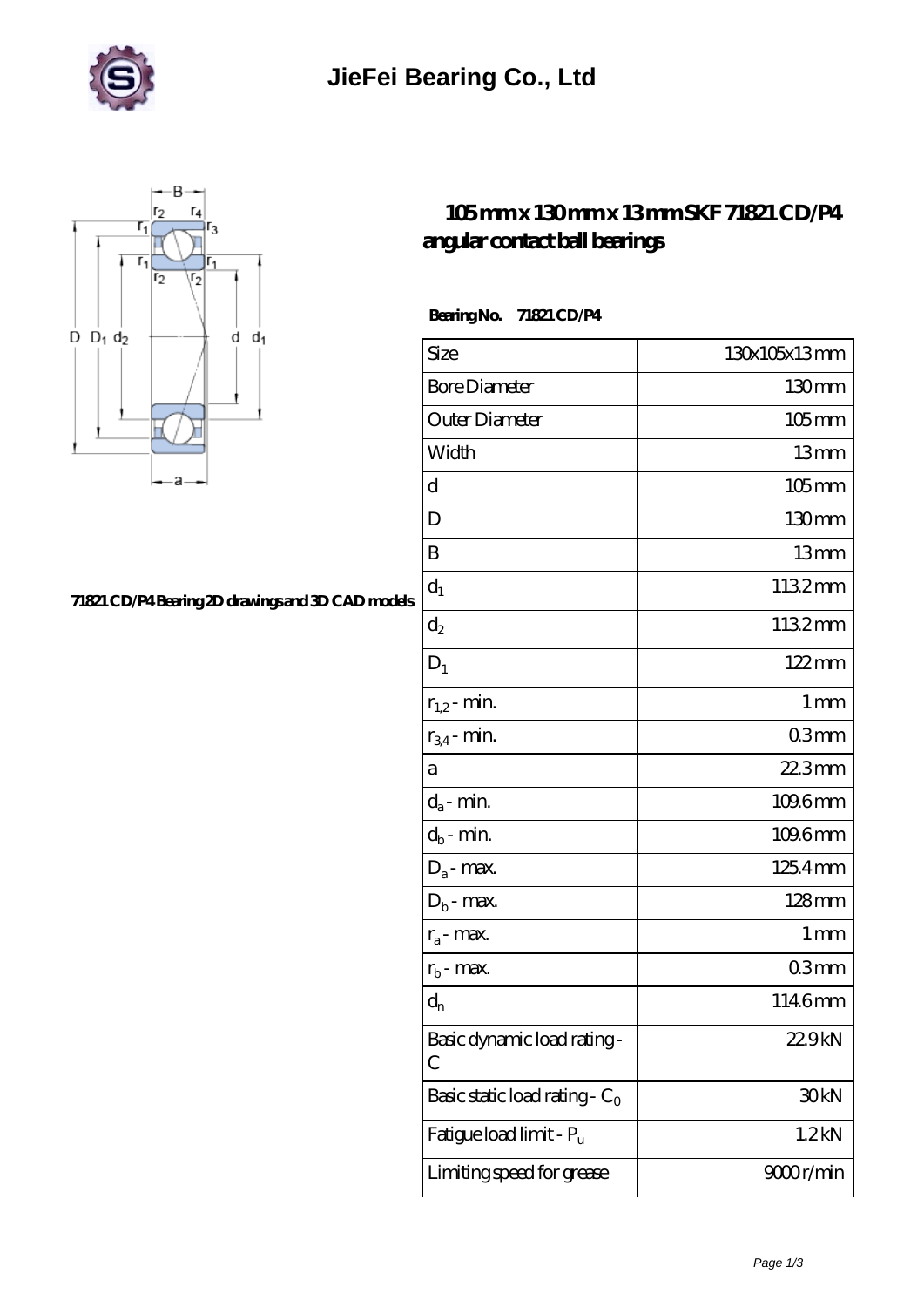

## **[JieFei Bearing Co., Ltd](https://m.asociacionhotelesvallarta.com)**

| lubrication                           |                   |
|---------------------------------------|-------------------|
| Limiting speed for oil<br>lubrication | 14000mm/min       |
| Ball - $D_w$                          | 7.144mm           |
| Ball - z                              | 35                |
| $G_{ref}$                             | 4cm <sub>3</sub>  |
| Calculation factor - $f_0$            | 17.4              |
| Preload class $A - G_A$               | 130N              |
| Preload class $B - G_R$               | 390N              |
| Preload class C - $G_C$               | 780N              |
| Calculation factor - f                | 1.44              |
| Calculation factor - f                | 1                 |
| Calculation factor - $f_{2A}$         | 1                 |
| Calculation factor - $f_{\rm 2B}$     | 1.09              |
| Calculation factor - $f_{\chi}$       | 1.16              |
| Calculation factor - f <sub>HC</sub>  | 1                 |
| Preload class A                       | 96N/micron        |
| Preload class B                       | 167 N/micron      |
| Preload class C                       | 250N/micron       |
| $d_1$                                 | 1132mm            |
| $d_2$                                 | 1132mm            |
| $D_1$                                 | $122 \text{mm}$   |
| $r_{1,2}$ min.                        | $1 \,\mathrm{mm}$ |
| $r_{34}$ min.                         | 03mm              |
| $d_a$ min.                            | 109.6mm           |
| $d_h$ min.                            | 109.6mm           |
| $D_a$ max.                            | 125.4mm           |
| $D_{\rm b}$ max.                      | $128$ mm          |
| $r_a$ max.                            | 1 <sub>mm</sub>   |
| $r_{\rm b}$ max.                      | 03mm              |
|                                       |                   |